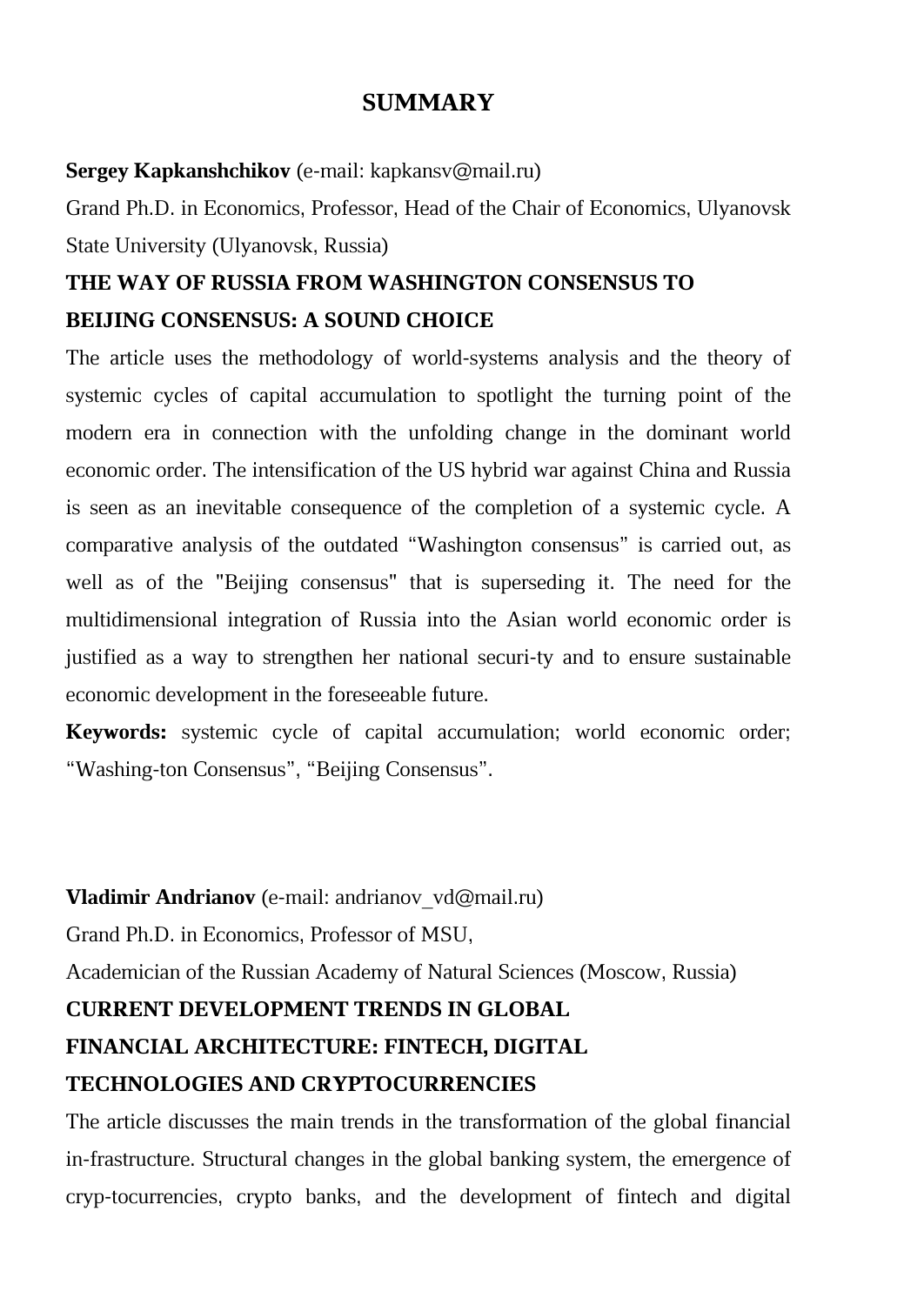technologies are analyzed.

**Keywords:** world financial architecture, currency zones, world reserve currencies, world banking system, shadow banking, fintech, digital currencies, cryptocurrencies.

**Konstantin Semenov** (e-mail: ks-semenov@mail.ru)

Ph.D. in Economics, Senior Lecturer, Astrakhan State Technical University

(Astrakhan, Russia)

**Galina Zelinskaya** (e-mail: zelinskiy@mail.ru)

Associate Professor of Astrakhan State Technical University

(Astrakhan, Russia)

**Sergey Semenov** (е**-**mail: semenov\_sk@mail.ru)

Grand Ph.D. in Economics, Associate Professor, Expert of the Advisory and Expert Council at the Control and Accounts Chamber of the Astrakhan Region (Astrakhan, Russia)

## **ON THE SOCIO-ECONOMIC SIGNIFICANCE OF THE**

## **DEVELOPMENT OF DEPOSITS OF COMPLEX MINERALS**

On the example of oil and gas fields, the current aspects of the socio-economic signi-ficance and uncertainty (riskiness) of the development of deposits of complex mine-rals are considered with appropriate proposals and recommendations, which is rele-vant since an increase in the number of these deposits in global use needs informed management decisions.

**Keywords:** oil and gas industry, multicomponent raw materials, management, taxes, investments, group of problems, groups of risks.

**Victoria Kuzenkova** (e-mail: victoria\_kuzenkova@mail.ru)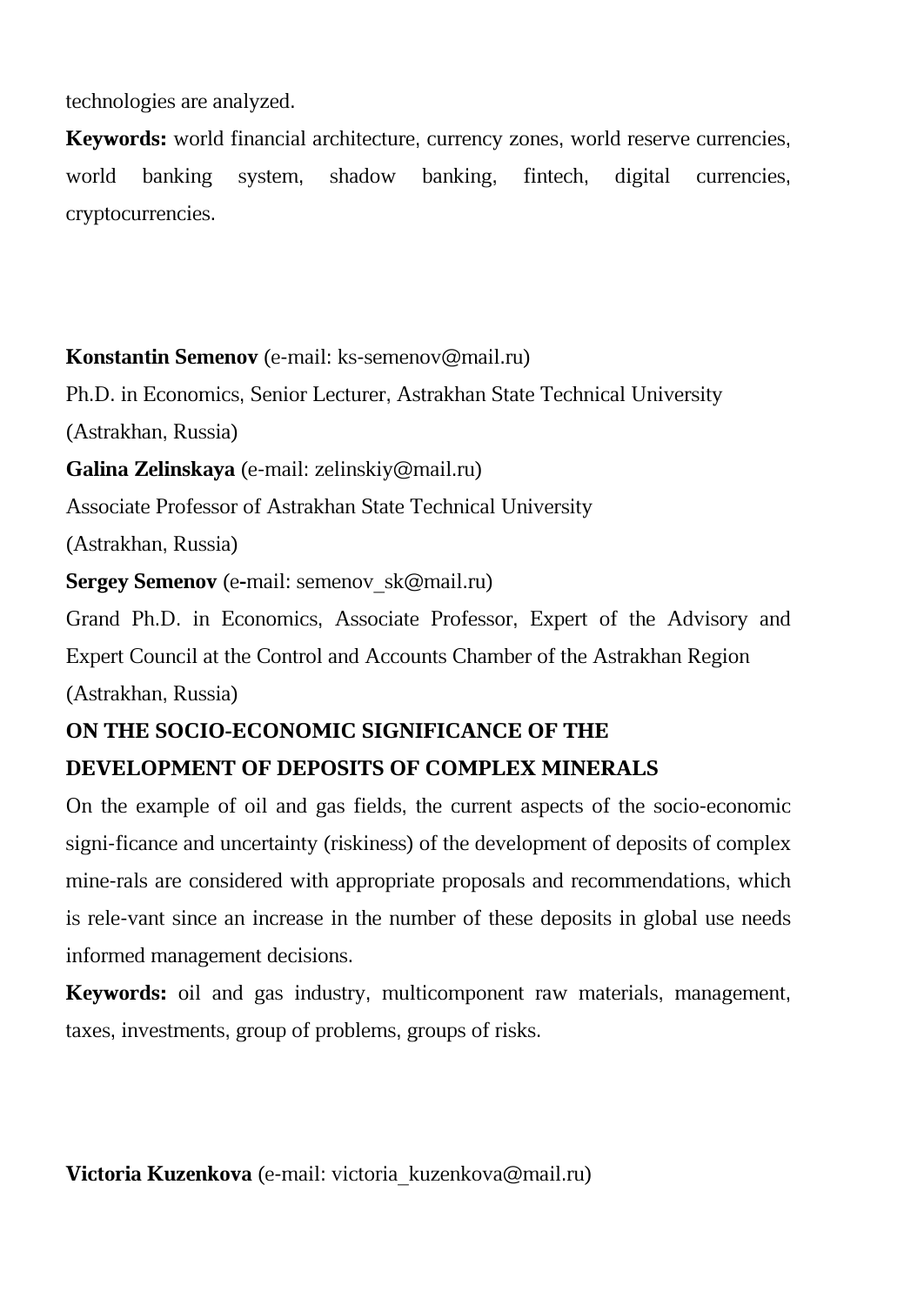Post-Graduate Student of the School of Politics and Governance, National Research University Higher School of Economics (Moscow, Russia)

**Marina Kuzmina (**e-mail: kuzmina.marishka@gmail.com)

Post-Graduate Student of the Department for risk management and insurance,

Lomonosov Moscow State University (Moscow, Russia)

### **STATE SUPPORT FOR STARTUPS**

The authors maintain that low sustainability level of startups in Russia has its roots in the lack of financial support from the government. The hypothesis is put forward that a more developed system of state support could increase the "survival rate" of small innovative companies. Both traditional measures of state financial support for startups and new, more effective ones are noted. The authors come to the conclusion that the present-day government backing of innova-tive enterprises is inadequate.

**Keywords:** innovations, startups, problems and prospects of startups, financing of startups, state support of startups.

## **Sergej Lutsenko** (e-mail: scorp\_ante@rambler.ru)

Expert, Corporate and Project Management Research Institute (Moscow, Russia), Analyst, Institute for Economic Strategies (Moscow, Russia)

# **PUTTING THE ECONOMIC INDICATORS OF SOCIETY WELLBEING ON THE AGENDA**

The author considers three indicators which characterize the development of national economies: energy intensity of GDP, labor productivity and the index of human de-velopment (an indicator of quality of life of the population). Some other indicators are discussed characterizing a macroeconomic imbalance and estimating sustainable development of the economy and wellbeing of society. The indicator of human well-being is connected with desires (preferences) of people or satisfaction with life.

**Keywords:** energy intensity of GDP, labor productivity, index of human development, wellbeing of society, macroeconomic imbalance, counter-cyclical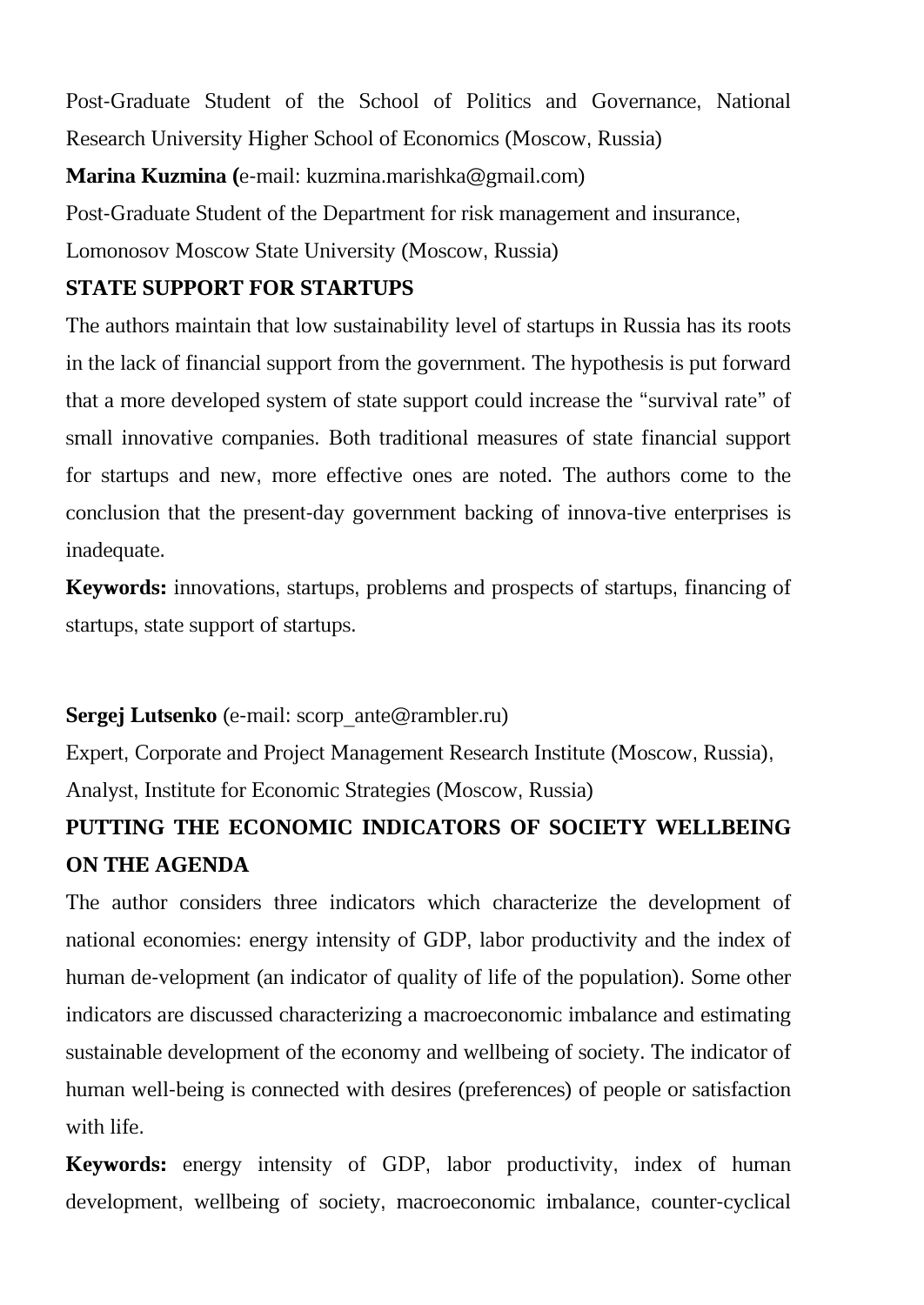#### capital buffer.

#### **Аlexander Navoyev** (е-mail: nav4646@mail.ru)

Ph.D. in Economics,

Head of the Bureau of JSC "RSK" "MIG" (Moscow, Russia)

# **ON THE CHARASTERISTIC FEATURES OF EVOLUTIONARY AND REVOLUTIONRY PROCESSES IN THE DEVELOPMENT OF SOCIETY**

In this paper, on the basis of well-known facts, some specific features of the evolutionary and revolutionary processes are determined, the necessary and sufficient cri-teria for their differences are formulated and their types classified, which reveals their place and role in the progressive development of society.

**Keywords:** evolutionary and revolutionary forms of social development, types of evo-lution, social revolution, features of two forms of development.

**Pavel Kohno** (e-mail: pavelkohno@mail.ru)

Grand Ph.D. in Economics, Professor

Director of the Institute of Fuzzy Systems (Moscow, Russia)

**Alina Kohno** (e-mail: pavelkohno@mail.ru)

Ph.D. in Economics,

Head of Laboratory at the Institute of Fuzzy Systems (Moscow, Russia)

# **MODELS OF THE PARAMETRIC RANGE OF COMPETITIVE PRODUCTS**

In the article an economic and mathematical model is developed for creating a para-metric range of competitive military products and dual-use products, since when de-termining its competitiveness, it is necessary to give it a quantitative assessment. It is proposed to classify new products into two groups, according to their purpose: the first group includes products designed to meet the new needs of society; the second group includes products intended to replace obsolete products.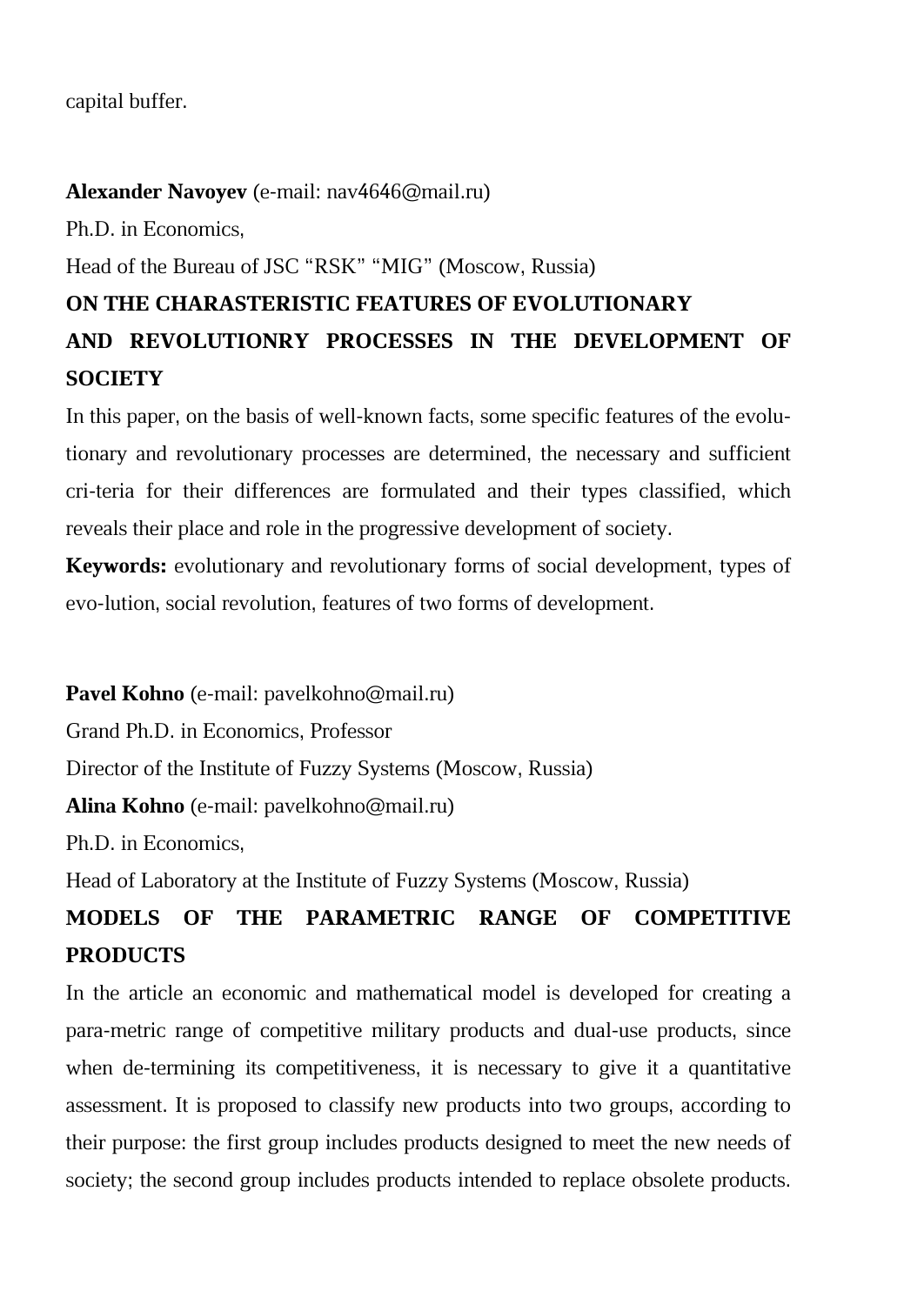At the same time, the methodology for calculating the set of parameters (tactical and technical characteris-tics) of a new product is proposed for use in the context of applying the end-to-end planning principle in the "science - production" cycle. The process of updating the range of competitive products, mass-produced for five years, is visually (graphically) represented. In addition, mathematical dependencies have been developed to opti-mize the cost of an updated sample at the stage of its development, that is, when technical and design capabilities are evaluated for subsequent modernization.

**Keywords:** industrial enterprise, competitive products, economic and mathematical model, product range, product parameters, planning principles, renewal interval, modernization suitability.

#### **Dmitriy Kondratov** (е-mail: dmikondratov@yandex.ru)

Ph.D.in Economics, Leading Researcher,

Institute of Economics (RAS) (Moscow, Russia)

## **THE INTERNATIONALIZATION OF THE CHINESE RMB: ROAD TO THE STATUS OF A WORLD CURRENCY**

The economic successes achieved by the PRC in recent years naturally raised the question of the possibility of converting the national monetary unit (yuan) into an international currency, which would play a significant role in servicing the country's foreign trade and investment relations, and in the turnover of global currency and financial markets. An effective solution to this problem can provide China with a number of long-term geopolitical and economic advantages; in particular, it would significantly increase the competitiveness of the financial system and the inflow of foreign capital into it.

The basic prerequisites for the internationalization of the yuan have already been es-tablished: in terms of GDP and exports of goods and services, the PRC is one of the leading countries in the world, with significant foreign exchange assets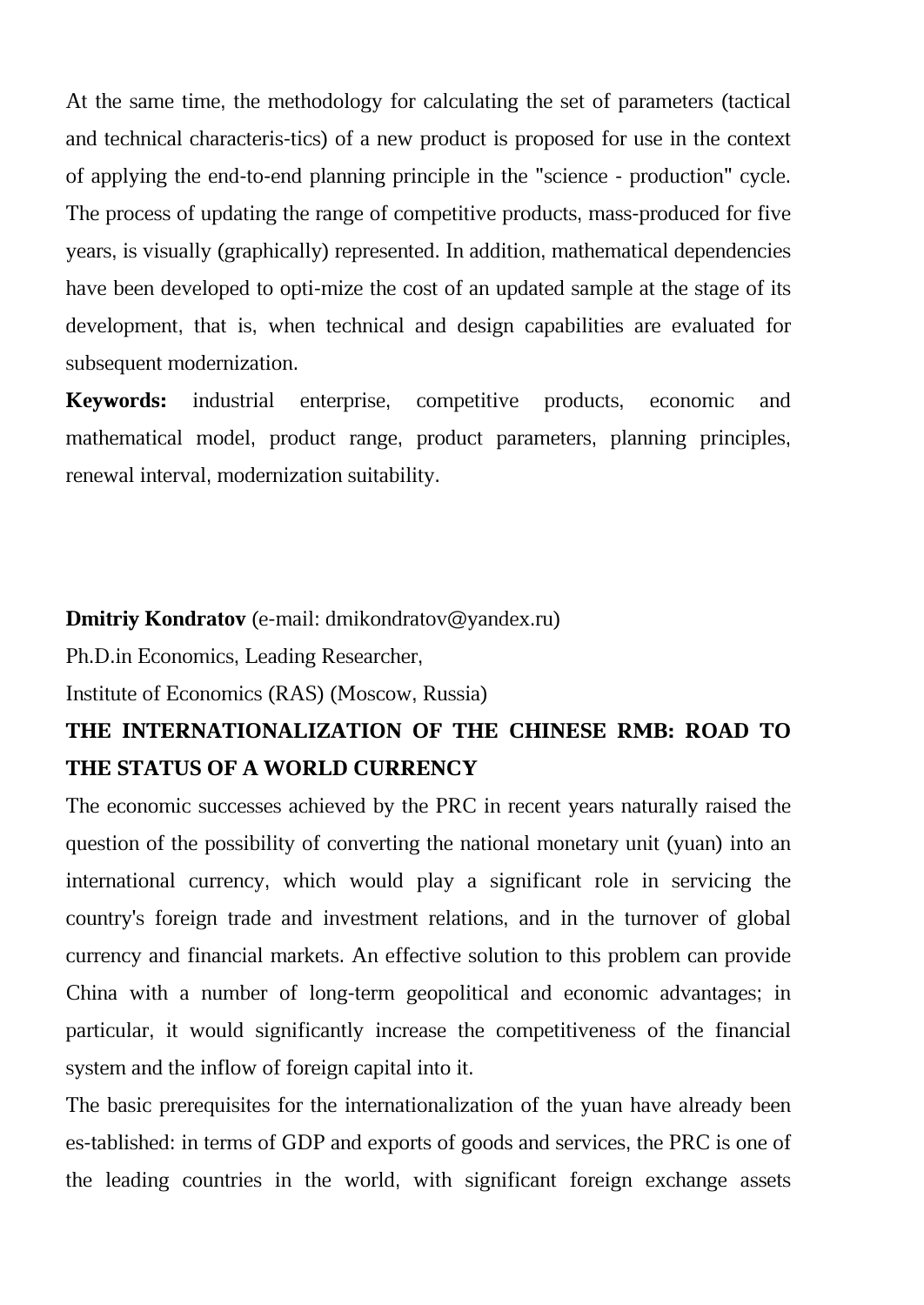accumulated, that ensure the stability of the financial system. For the successful promotion of the national currency abroad, there are still some obstacles, in particular, the free con-vertibility of the yuan has not been introduced and the capacity of the financial mar-ket is insufficient, which reduces the interest of foreign investors in the yuan.

The emergence of the Chinese national currency as a full-fledged international currency implies a significant increase in its role in foreign trade operations of the PRC, an increase in the use of yuan financial instruments for placement by nonresidents of private savings and official reserves, a further increase in volumes and diversification of conversion operations with the yuan in the domestic and foreign currency markets.

**Keywords:** Chinese yuan, reserve currency, exchange rate, capital market, dedollarization of trade.

#### **Vasily Dadalko** (e-mail: antikrizis1@bk.ru)

Ph.D. in Economics, Professor,

full member (academician) of the Academy of Military Sciences of the Russian Federation,

Rector's Advisor, NANO VO "Institute of World Civilizations",

Professor of the Department of Theory and Methodology of Public Administration Academy of Management of the Ministry of Internal Affairs of the Russian Federation

(Moscow, Russia)

**Sergey Sidorenko** (e-mail: sidor@presidium.ras.ru)

Doctor of Economics, Professor, Head of the Expert Department

Russian Academy of Sciences (Moscow, Russia)

**Dmitry Generalov** (e-mail: generalov.dm.a@gmail.com)

Postgraduate student at the Institute of World Civilizations (Moscow, Russia)

### **ON THE USE OF MODERN METHODS OF ORGANIZING**